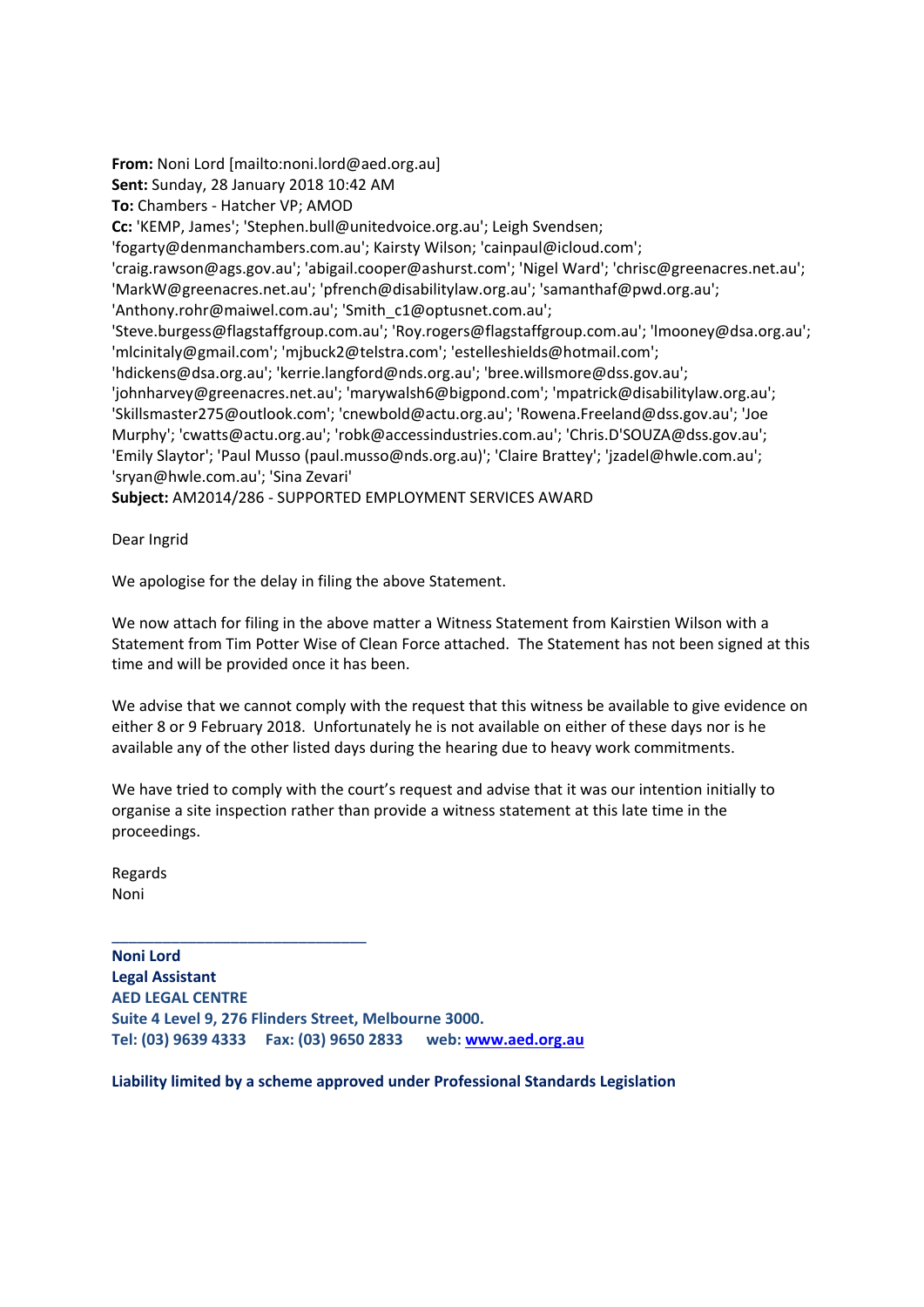**Fair Work Commission** 4 yearly review of Modern Awards **Supported Employment Services Award** Matter No: AM2014/286

# ADDITIONAL STATEMENT OF KAIRSTIEN WILSON

I, Kairstien Wilson, Lawyer C/- AED Legal Centre, Suite 4, Level 9, 276 Flinders Street, Melbourne in the State of Victoria, state as follows:

- 1. Further to my earlier Statement, I now attach the Statement of Mr Tim Potter, Marked as "Attachment A1".
- 2. I have sought instructions on Mr Potter's availability to attend for crossexamination if required on Thursday 8 or Friday 9 February 2018. He is unavailable on either of those days nor is he available at any time during the dates 5 to 16 February 2018 due to heavy work commitments.

DATE:

SWORN at 

Name of witness

**Signature of Witness**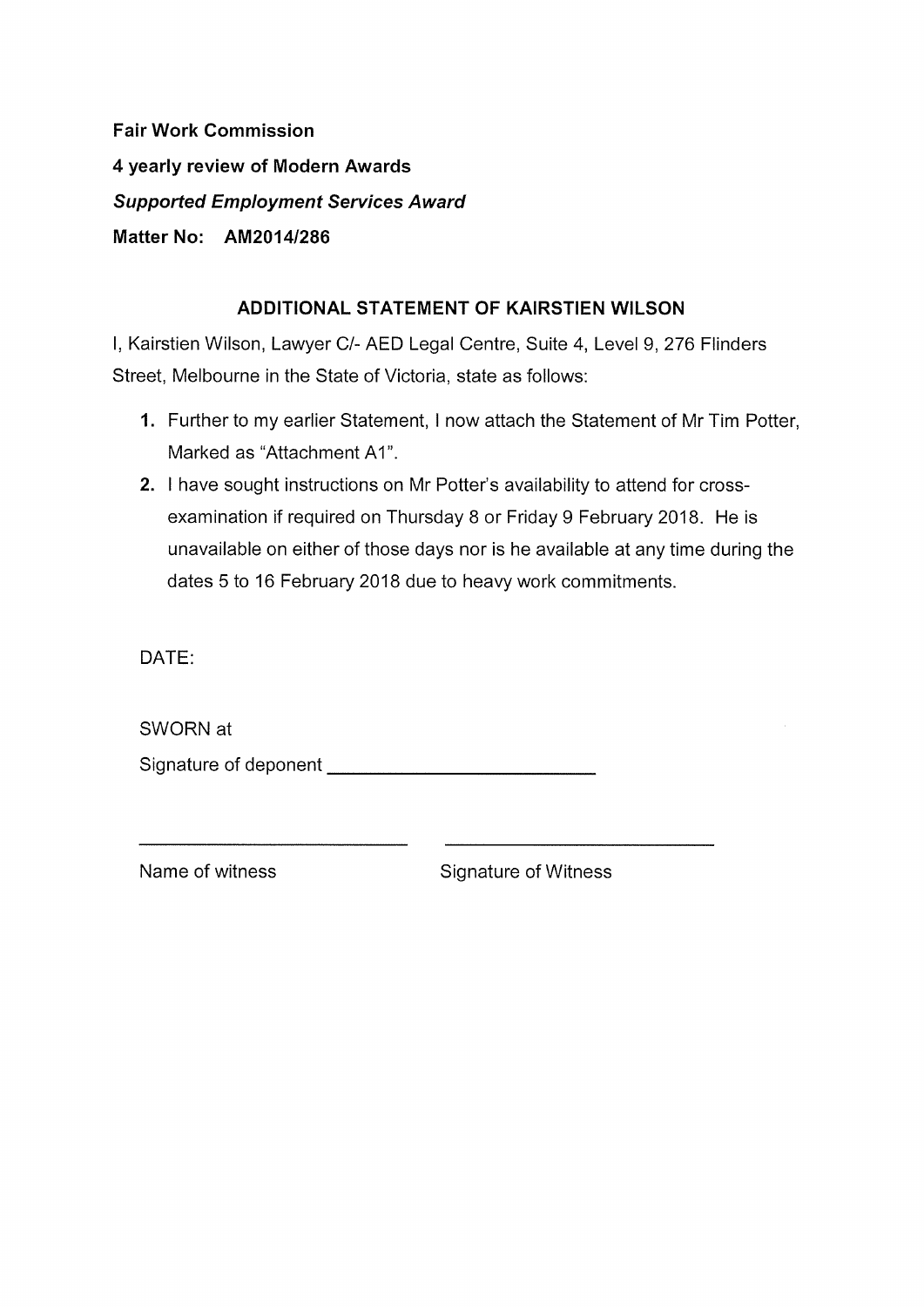

## **STATEMENT OF TIM POTTER**

I, Tim Potter care of 552 Victoria Street, North Melbourne, Victoria state as follows:

1. I am the Executive Brand and Allied Services at WISE Employment - the parent company of Clean Force Property Services. WISE Employment is a not-for-profit company with a mission of "Empowerment through Employment" and runs a range of government funded programs and commercially funded social enterprises. My role includes management of: the WISE Social Enterprises (including Clean Force), Interskills, WISE Occupational Rehabilitation and the WISE Employment marketing and communications team. I have been with WISE Employment for 7 years. Clean Force is registered as an Australian Disability Enterprise (ADE) and receives funded from the DSS and is currently in the transition to NDIS.

#### **Background of Clean Force Property Services**

- 2. Since opening our doors for business 16 years ago as one of the first social enterprises in Victoria to primarily employ people with a psycho-social disabilities For example schizophrenia, schizoaffective disorders, anxiety disorders and bipolar. Clean Force has generated and delivered over \$20m in commercial cleaning contracts, providing high quality services to our customers whilst assisting close to 200 workers towards independent living, inclusion and integration into all aspects of community. Having a job is often considered to be one of the most important aspects of our modern way of life. Employment brings many personal, social and financial rewards.
- 3. At Clean Force we believe that all Australians deserve the opportunity to work. Through securing regular commercial contracts with a wide range of organisations Clean Force aims to assist people with disabilities, who have been unable to find or maintain employment in the general labour market. Individualised training, on-going employment and tailored support enable our employees with disabilities to build their skills and experience to improve their future employment prospects and share in life's opportunities.
- 4. Today Clean Force has a "blended workforce" of over 120 employees with approximately 40% of employees with a disability. The majority of employees with disability have a diagnosed psychiatric condition. Clean Force also actively seek to employ other vulnerable groups who may be disadvantaged in regards to labour market participation: new arrivals (including recently settled refugees), people receiving welfare benefits, those living in social housing and long term unemployed. Balancing Clean Force's customer charter aimed at delivering a quality, timely, and safe service at a competitive prices, with its belief in "never giving up on anybody", the Clean Force team works tirelessly on job sites supporting vulnerable staff with coaching and demonstrating effective and efficient ways to work.

#### **Implementation of SWS**

5. Clean Force has been using SWS for around 15 years. The choice was made at the time because it was felt it fitted with the relevant awards and gave Clean Force the opportunity to have mixed teams working together and the possibility of employees developing to 100% productivity.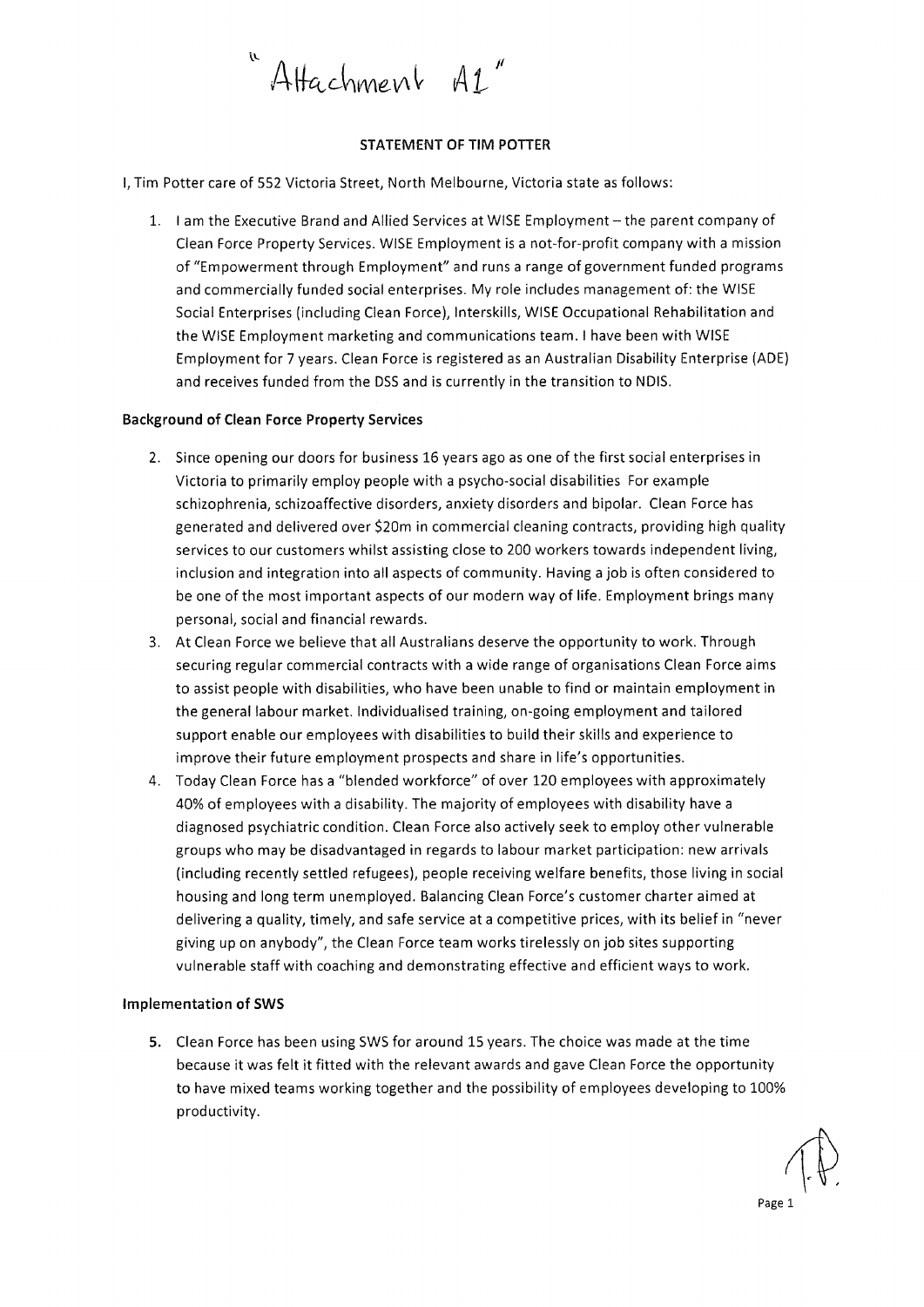### **Impact of SWS**

- 6. The SWS matches the blend of capabilities of the Clean Force staff. The SWS allows Clean Force to adjust the hourly wage cost for each employee to match their capability using an independent testing methodology. Without the SWS Clean Force would be uncompetitive and would not be able to sustain the employment of people whose productivity is below the levels required to get work done to compete in a commercial market.
- 7. Over 15 years Clean Force have developed a complex and proprietary system required to roster staff with various productivity levels to complete work that is quoted and invoiced at a commercially competitive rate. For example a team of cleaners who are sent to do a job that has been quoted to take 4 hours with a team of 5 people may have to be completed in 4.5 hours with a team of employees with mixed productivity levels. The work would be done to achieve the quality that was required by the customer and although the job took longer than expected this is acceptable to our customers. Our staff are therefore given the appropriate amount of time to complete the work to the appropriate quality according their individual and the groups productivity. With different teams on each shift then these times are often varied to give the team the time necessary for the work to be done with everyone working at their level of productivity.
- 8. For cleaning, where much of the work is outside of normal business hours, this works well as customers do not mind if the work takes longer to complete than what was quoted but for other businesses this could be an issue.
- 9. Without this tool and the flexibility of customers then it would be difficult to see how SWS could be implemented for teams of mixed productivity.

#### **Identifying Productivity**

- 10. We use an independent assessor to identify the productivity band of each of our employees. This independent assessment is also compared with our own internal metrics for productivity and, in most cases, the hourly rate is rounded to the nearest 10% to give the employee the maximum salary for their level of productivity.
- 11. On some occasions where Clean Force have seen improvements in productivity of greater than 5% we will conduct an internal productivity assessment and instigate an appropriate wage increase in line with evidenced improvement in productivity. This is outside the standard 12 month requirement of the SWS and is at the cost of Clean Force. This is used to incentivise cleaners with a disability to continue to develop skills and improve productivity. This is rarely used but is in the Clean Force process.
- 12. Staff are aware of their own productivity level and the regular assessments and are often keen to see improvements following their assessments. Some staff are very satisfied with their current productivity level and find that the level that they are assessed fits well with their health and do not wish to move to higher productivity levels. Clean Force respect that and will work on productivity gains for employees where appropriate.
- 13. The Wage assessment is, by definition, only a point of time and so there are effects on productivity that are not covered by the assessment including: taking initiative to find some work, the time taken for providing reminders, to coach and to discuss quality issues during the tasks, variation in the wellness of the employee, problems with medication and changes